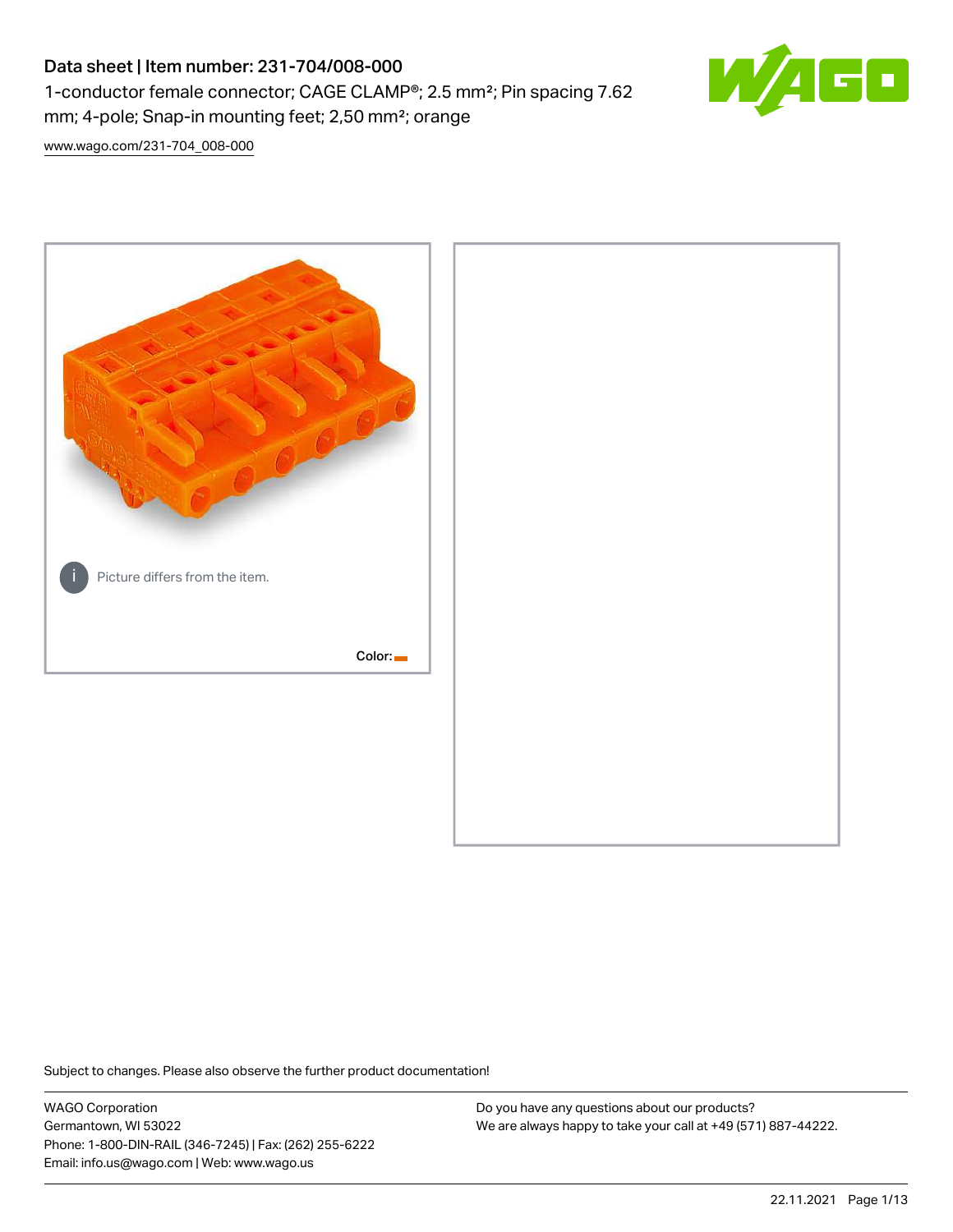

Dimensions in mm

 $L_1 =$  (pole no.  $-1$ ) x pin spacing + 5.08 mm + 1.5 mm

2- to 3-pole female connectors – one latch only

#### Item description

- Universal connection for all conductor types
- $\blacksquare$ Easy cable pre-assembly and on-unit wiring via vertical and horizontal CAGE CLAMP<sup>®</sup> actuation
- $\blacksquare$ Integrated test ports
- $\blacksquare$ With coding fingers

Subject to changes. Please also observe the further product documentation! Data

WAGO Corporation Germantown, WI 53022 Phone: 1-800-DIN-RAIL (346-7245) | Fax: (262) 255-6222 Email: info.us@wago.com | Web: www.wago.us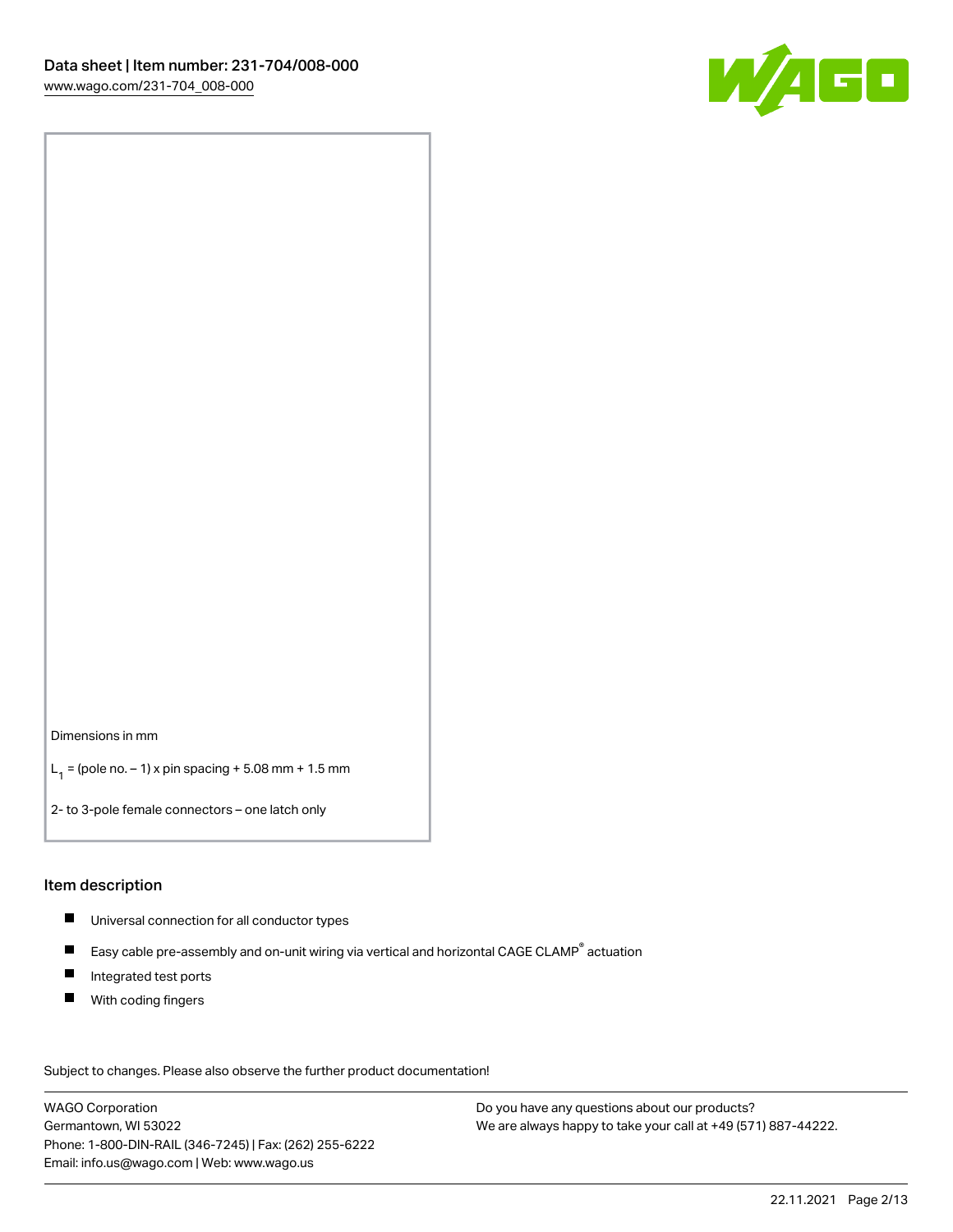

## Data Notes

| Safety information 1 | The MCS-MULTI CONNECTION SYSTEM includes connectors<br>without breaking capacity in accordance with DIN EN 61984. When<br>used as intended, these connectors must not be connected<br>/disconnected when live or under load. The circuit design should<br>ensure header pins, which can be touched, are not live when<br>unmated. |
|----------------------|-----------------------------------------------------------------------------------------------------------------------------------------------------------------------------------------------------------------------------------------------------------------------------------------------------------------------------------|
| Variants:            | Gold-plated or partially gold-plated contact surfaces<br>Other versions (or variants) can be requested from WAGO Sales or<br>configured at https://configurator.wago.com/                                                                                                                                                         |

### Electrical data

## IEC Approvals

| Ratings per                 | IEC/EN 60664-1                                                        |
|-----------------------------|-----------------------------------------------------------------------|
| Rated voltage (III / 3)     | 500 V                                                                 |
| Rated surge voltage (III/3) | 6 <sub>kV</sub>                                                       |
| Rated voltage (III/2)       | 630 V                                                                 |
| Rated surge voltage (III/2) | 6 <sub>kV</sub>                                                       |
| Nominal voltage (II/2)      | 1000V                                                                 |
| Rated surge voltage (II/2)  | 6 <sub>kV</sub>                                                       |
| Rated current               | 16A                                                                   |
| Legend (ratings)            | $(III / 2)$ $\triangle$ Overvoltage category III / Pollution degree 2 |

## UL Approvals

| Approvals per                  | UL 1059 |
|--------------------------------|---------|
| Rated voltage UL (Use Group B) | 300 V   |
| Rated current UL (Use Group B) | 15 A    |
| Rated voltage UL (Use Group D) | 300 V   |
| Rated current UL (Use Group D) | 10 A    |

## Ratings per UL

| Rated voltage UL 1977 | 300 V |
|-----------------------|-------|
| Rated current UL 1977 |       |

#### CSA Approvals

Approvals per CSA

Subject to changes. Please also observe the further product documentation!

| <b>WAGO Corporation</b>                                | Do you have any questions about our products?                 |
|--------------------------------------------------------|---------------------------------------------------------------|
| Germantown, WI 53022                                   | We are always happy to take your call at +49 (571) 887-44222. |
| Phone: 1-800-DIN-RAIL (346-7245)   Fax: (262) 255-6222 |                                                               |
| Email: info.us@wago.com   Web: www.wago.us             |                                                               |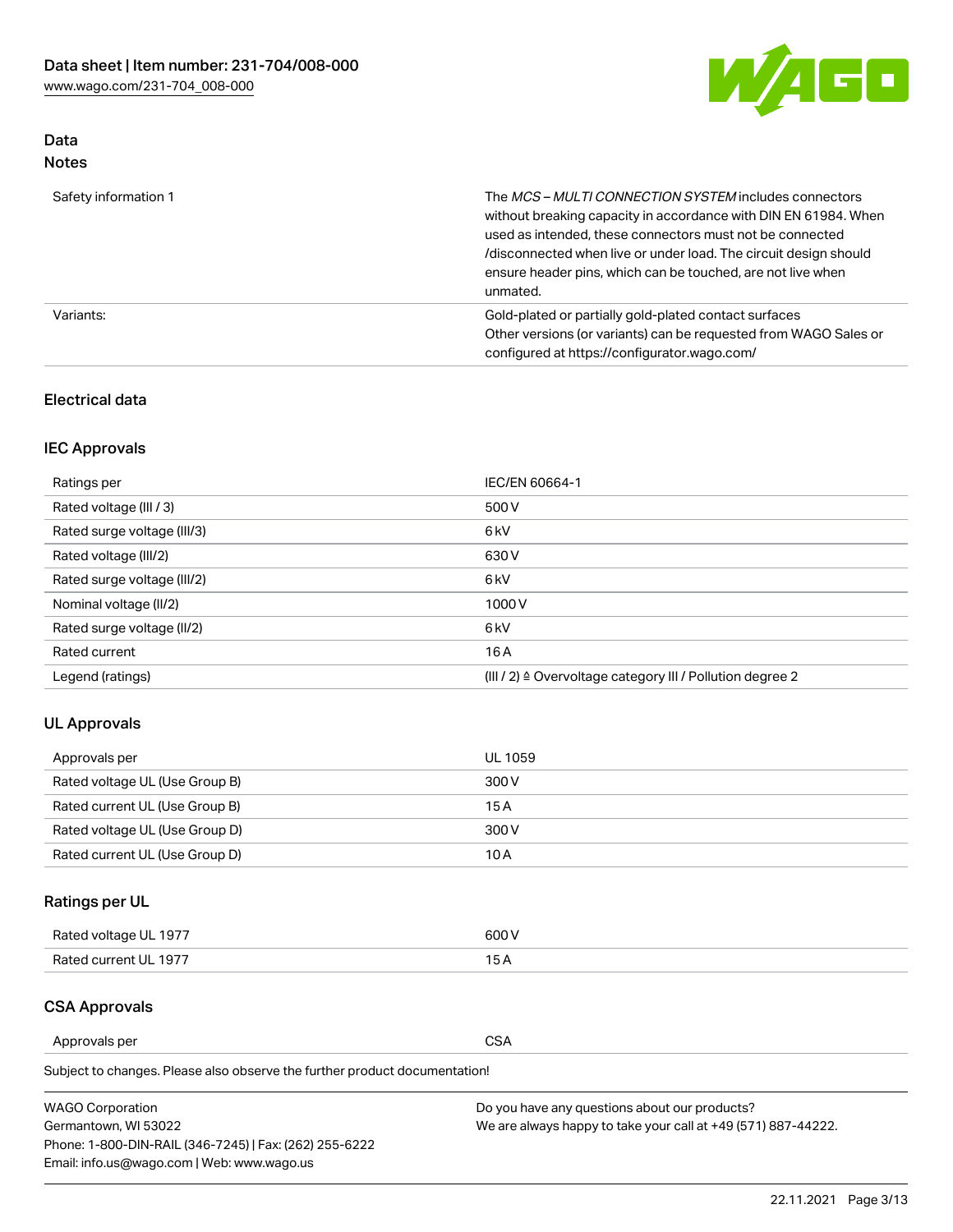

| Rated voltage CSA (Use Group B) | 300 V |
|---------------------------------|-------|
| Rated current CSA (Use Group B) | 15 A  |
| Rated voltage CSA (Use Group D) | 300 V |
| Rated current CSA (Use Group D) | 10 A  |

#### Connection data

| Total number of connection points |  |
|-----------------------------------|--|
| Total number of potentials        |  |
| Number of connection types        |  |
| Number of levels                  |  |

#### Connection 1

| Connection technology                             | CAGE CLAMP <sup>®</sup>                 |
|---------------------------------------------------|-----------------------------------------|
| Actuation type                                    | Operating tool                          |
| Solid conductor                                   | $0.082.5$ mm <sup>2</sup> / 28  12 AWG  |
| Fine-stranded conductor                           | $0.08$ 2.5 mm <sup>2</sup> / 28  12 AWG |
| Fine-stranded conductor; with insulated ferrule   | $0.251.5$ mm <sup>2</sup>               |
| Fine-stranded conductor; with uninsulated ferrule | $0.252.5$ mm <sup>2</sup>               |
| Strip length                                      | 89 mm / 0.31  0.35 inch                 |
| Number of poles                                   | 4                                       |
| Conductor entry direction to mating direction     | 0°                                      |

## Physical data

| Pin spacing             | 7.62 mm / 0.3 inch    |
|-------------------------|-----------------------|
| Width                   | 29.44 mm / 1.159 inch |
| Height                  | 18.8 mm / 0.74 inch   |
| Height from the surface | 14.3 mm / 0.563 inch  |
| Depth                   | 26.45 mm / 1.041 inch |

#### Mechanical data

| Housing sheet thickness | $0.61.2$ mm / 0.024  0.047 inch |
|-------------------------|---------------------------------|
| Mounting type           | Snap-in foot                    |
| Mounting type           | Panel mounting                  |

### Plug-in connection

Contact type (pluggable connector) example a set of the Female connector/socket

Subject to changes. Please also observe the further product documentation!

| WAGO Corporation                                       |  |
|--------------------------------------------------------|--|
| Germantown. WI 53022                                   |  |
| Phone: 1-800-DIN-RAIL (346-7245)   Fax: (262) 255-6222 |  |
| Email: info.us@wago.com   Web: www.wago.us             |  |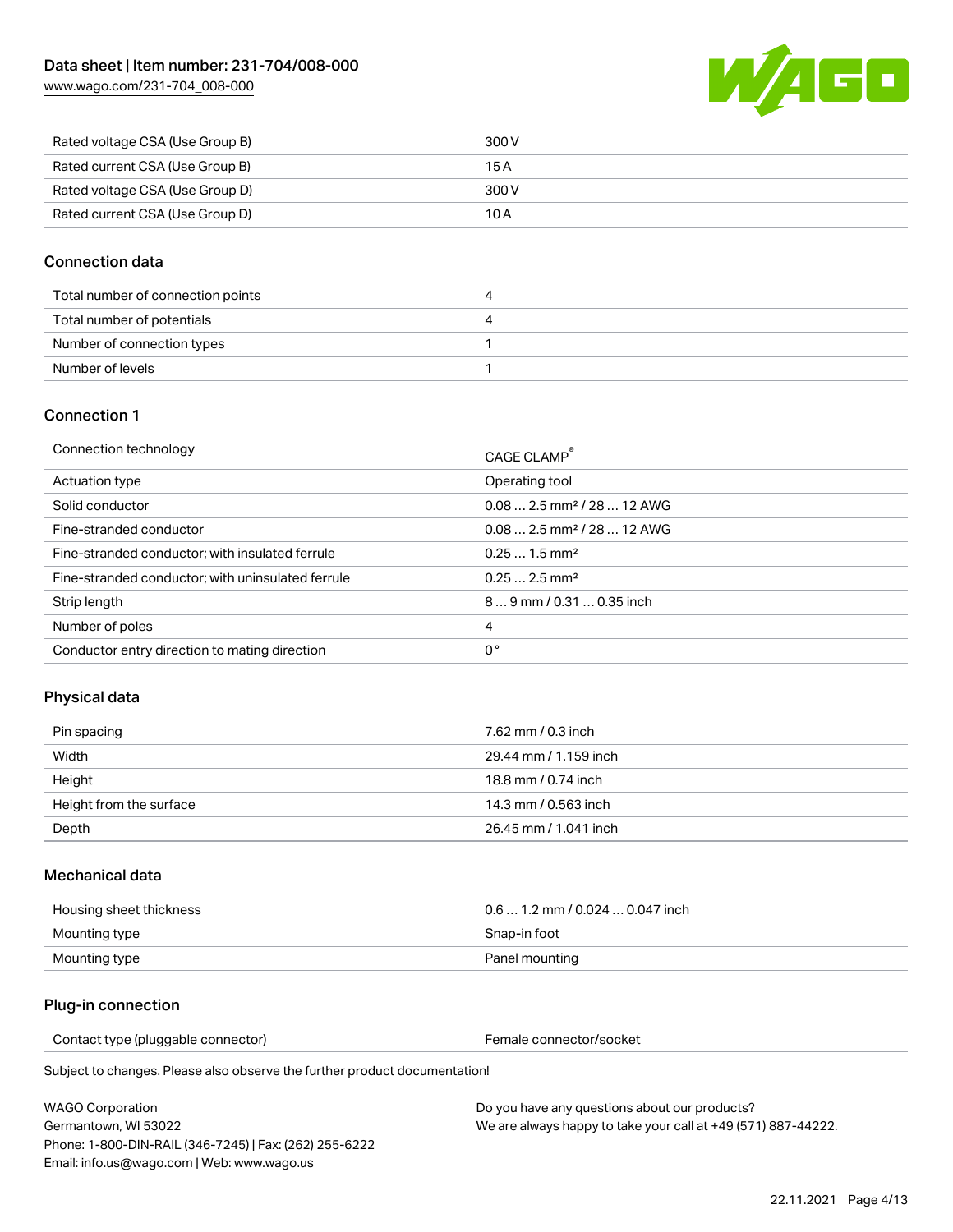

| Connector (connection type)   | for conductor |
|-------------------------------|---------------|
| Mismating protection          | No            |
| Locking of plug-in connection | Without       |

#### Material data

| Color                       | orange                            |
|-----------------------------|-----------------------------------|
| Material group              |                                   |
| Insulation material         | Polyamide (PA66)                  |
| Flammability class per UL94 | V0                                |
| Clamping spring material    | Chrome nickel spring steel (CrNi) |
| Contact material            | Copper alloy                      |
| Contact plating             | tin-plated                        |
| Fire load                   | $0.144M$ J                        |
| Weight                      | 8.5g                              |
|                             |                                   |

#### Environmental requirements

| Limit temperature range | . +85 °C |
|-------------------------|----------|
|                         | -60      |

## Commercial data

| Product Group         | 3 (Multi Conn. System) |
|-----------------------|------------------------|
| PU (SPU)              | 50 Stück               |
| Packaging type        | box                    |
| Country of origin     | DE                     |
| <b>GTIN</b>           | 4044918375719          |
| Customs tariff number | 8536694040             |

#### Approvals / Certificates

#### Country specific Approvals

| Logo                  | Approval                               | <b>Additional Approval Text</b> | Certificate<br>name |
|-----------------------|----------------------------------------|---------------------------------|---------------------|
| SB.                   | <b>CSA</b><br>DEKRA Certification B.V. | C <sub>22.2</sub>               | 1466354             |
| <b>Ship Approvals</b> |                                        |                                 |                     |
|                       |                                        |                                 | Certificate         |
| Logo                  | Approval                               | <b>Additional Approval Text</b> | name                |
|                       |                                        |                                 |                     |

Subject to changes. Please also observe the further product documentation!

| <b>WAGO Corporation</b>                                | Do you have any questions about our products?                 |
|--------------------------------------------------------|---------------------------------------------------------------|
| Germantown, WI 53022                                   | We are always happy to take your call at +49 (571) 887-44222. |
| Phone: 1-800-DIN-RAIL (346-7245)   Fax: (262) 255-6222 |                                                               |
| Email: info.us@wago.com   Web: www.wago.us             |                                                               |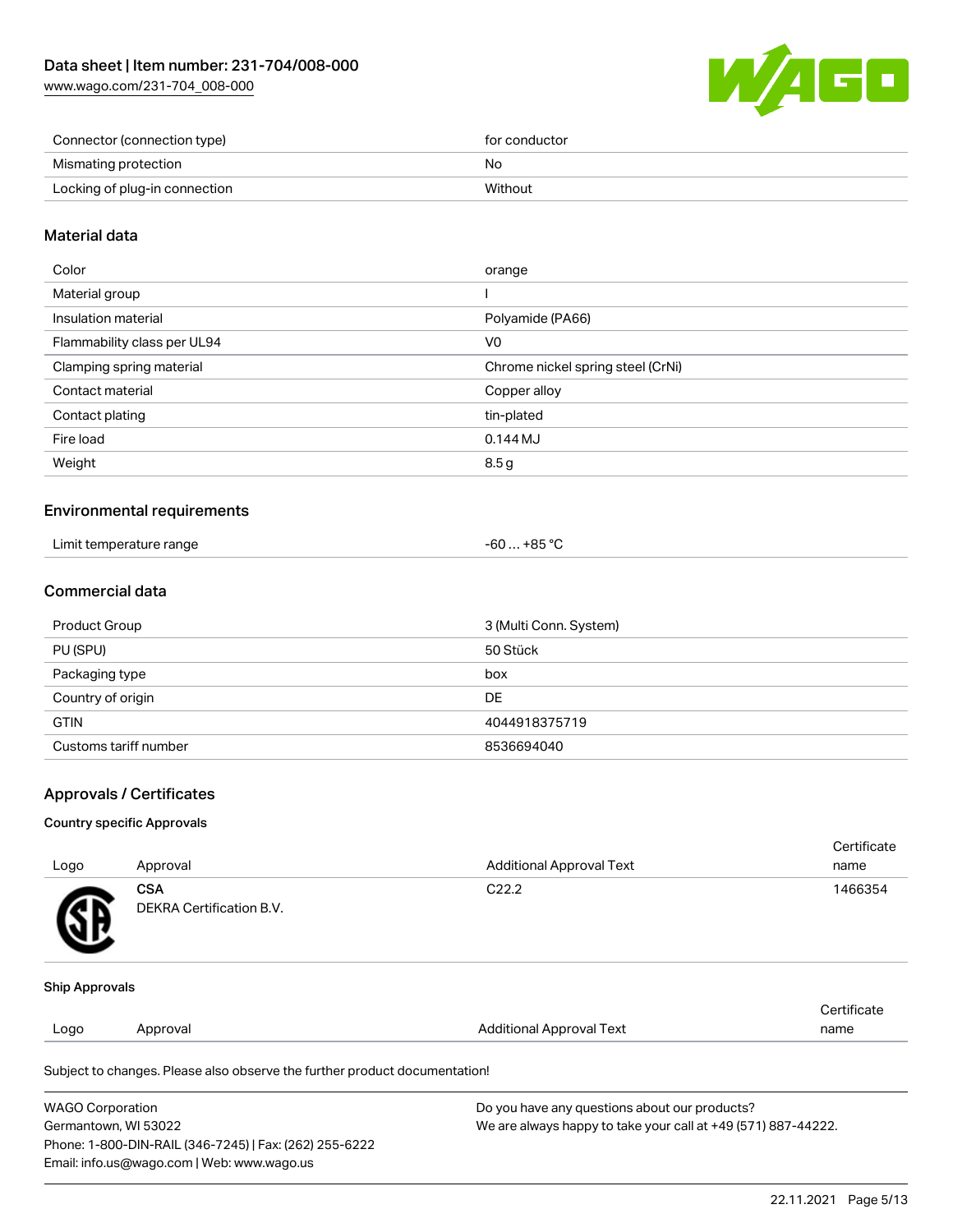## Data sheet | Item number: 231-704/008-000

[www.wago.com/231-704\\_008-000](http://www.wago.com/231-704_008-000)





|                                      | <b>ABS</b><br>American Bureau of Shipping                                                                                                                 |                                 | $19 -$<br>HG1869876-<br><b>PDA</b> |
|--------------------------------------|-----------------------------------------------------------------------------------------------------------------------------------------------------------|---------------------------------|------------------------------------|
|                                      | BV<br>Bureau Veritas S.A.                                                                                                                                 | IEC 60998                       | 11915/D0<br><b>BV</b>              |
| <b>UL-Approvals</b>                  |                                                                                                                                                           |                                 |                                    |
| Logo                                 | Approval                                                                                                                                                  | <b>Additional Approval Text</b> | Certificate<br>name                |
|                                      | <b>UR</b><br>Underwriters Laboratories Inc.                                                                                                               | <b>UL 1977</b>                  | E45171                             |
|                                      | <b>UR</b><br>Underwriters Laboratories Inc.                                                                                                               | UL 1059                         | E45172                             |
| <b>Optional accessories</b>          | Item no.731-634<br>1-conductor male connector; CAGE CLAMP <sup>®</sup> ; 2.5 mm <sup>2</sup> ; Pin spacing 7.62 mm; 4-pole; 2,50 mm <sup>2</sup> ; orange |                                 | www.wago.com/731-634               |
| Insulations stops<br>Insulation stop |                                                                                                                                                           |                                 |                                    |
| cici                                 | Item no.: 231-673<br>Insulation stop; 0.08-0.2 mm <sup>2</sup> / 0.2 mm <sup>2</sup> "s"; white                                                           |                                 | www.wago.com/231-673               |
|                                      |                                                                                                                                                           |                                 |                                    |
|                                      | Item no.: 231-674<br>Insulation stop; 0.25 - 0.5 mm <sup>2</sup> ; light gray                                                                             |                                 | www.wago.com/231-674               |
| LEEEE<br>Field                       | Item no.: 231-675<br>Insulation stop; 0.75 - 1 mm <sup>2</sup> ; dark gray                                                                                |                                 | www.wago.com/231-675               |

WAGO Corporation

Germantown, WI 53022 Phone: 1-800-DIN-RAIL (346-7245) | Fax: (262) 255-6222 Email: info.us@wago.com | Web: www.wago.us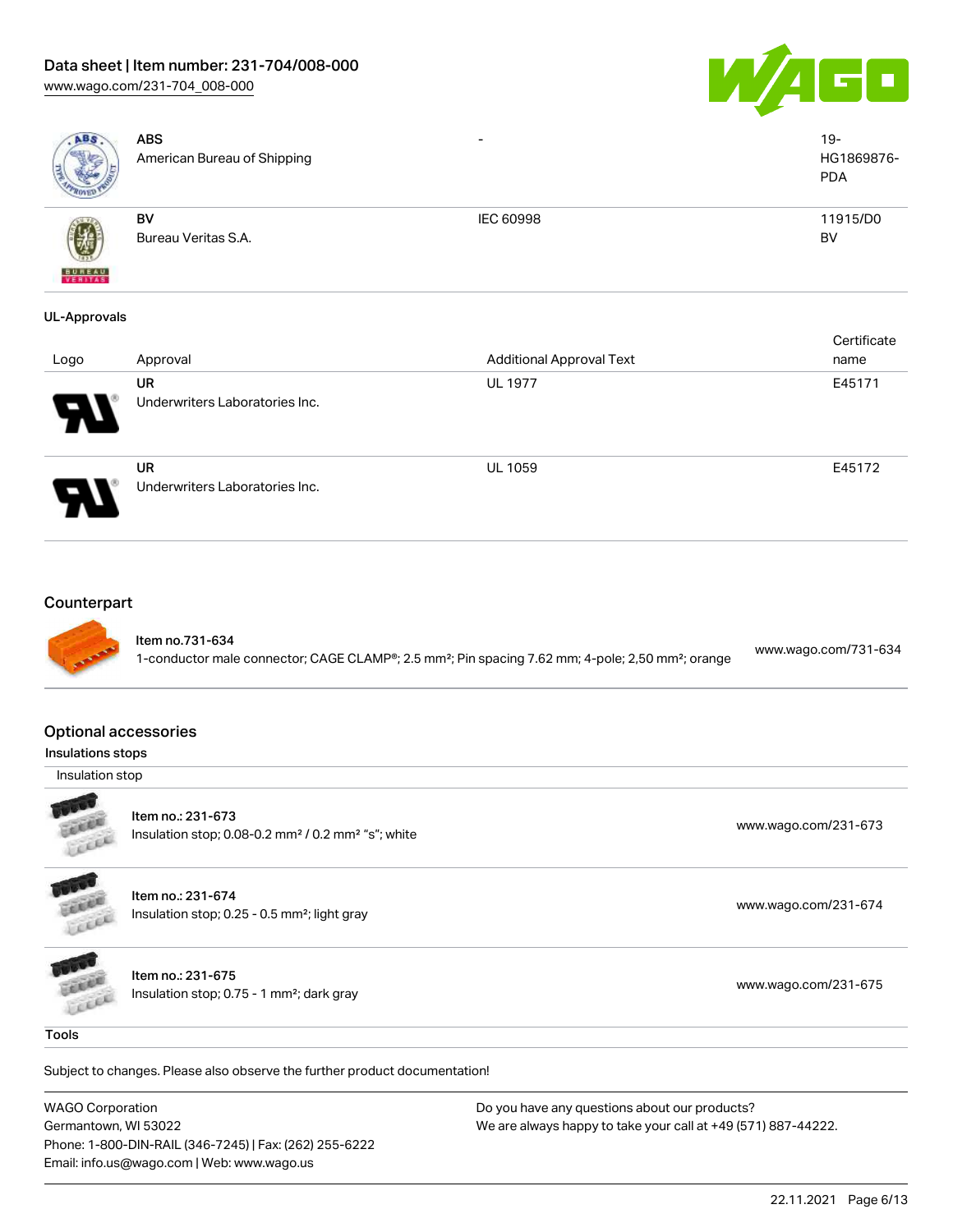

| Operating tool        |                                                                                                                                                                                                |                                  |
|-----------------------|------------------------------------------------------------------------------------------------------------------------------------------------------------------------------------------------|----------------------------------|
|                       | Item no.: 231-159                                                                                                                                                                              |                                  |
|                       | Operating tool; natural                                                                                                                                                                        | www.wago.com/231-159             |
|                       | Item no.: 231-231                                                                                                                                                                              |                                  |
|                       | Combination operating tool; red                                                                                                                                                                | www.wago.com/231-231             |
|                       | Item no.: 231-131                                                                                                                                                                              |                                  |
|                       | Operating tool; made of insulating material; 1-way; loose; white                                                                                                                               | www.wago.com/231-131             |
|                       | Item no.: 231-291                                                                                                                                                                              |                                  |
|                       | Operating tool; made of insulating material; 1-way; loose; red                                                                                                                                 | www.wago.com/231-291             |
| Marking accessories   |                                                                                                                                                                                                |                                  |
| Marking strip         |                                                                                                                                                                                                |                                  |
|                       | Item no.: 210-331/762-202<br>Marking strips; as a DIN A4 sheet; MARKED; 1-16 (100x); Height of marker strip: 2.3 mm/0.091 in; Strip<br>length 182 mm; Horizontal marking; Self-adhesive; white | www.wago.com/210-331<br>/762-202 |
|                       | Item no.: 210-332/762-020<br>Marking strips; as a DIN A4 sheet; MARKED; 1-20 (80x); Height of marker strip: 3 mm; Strip length 182<br>mm; Horizontal marking; Self-adhesive; white             | www.wago.com/210-332<br>/762-020 |
| Cover                 |                                                                                                                                                                                                |                                  |
| Cover                 |                                                                                                                                                                                                |                                  |
|                       | Item no.: 231-669<br>Lockout caps; for covering unused clamping units; orange                                                                                                                  | www.wago.com/231-669             |
| Mounting adapter      |                                                                                                                                                                                                |                                  |
| Mounting accessories  |                                                                                                                                                                                                |                                  |
|                       | Item no.: 209-148<br>Multi mounting adapter; for DIN-35 rail; 25 mm wide; gray                                                                                                                 | www.wago.com/209-148             |
| Testing accessories   |                                                                                                                                                                                                |                                  |
| Testing accessories   |                                                                                                                                                                                                |                                  |
|                       | Item no.: 210-136<br>Test plug; 2 mm Ø; with 500 mm cable                                                                                                                                      | www.wago.com/210-136             |
|                       | Item no.: 231-662<br>Test plugs for female connectors; for 7.5 mm and 7.62 mm pin spacing; 2,50 mm <sup>2</sup> ; light gray                                                                   | www.wago.com/231-662             |
| Strain relief         |                                                                                                                                                                                                |                                  |
| Strain relief housing |                                                                                                                                                                                                |                                  |

Subject to changes. Please also observe the further product documentation!

WAGO Corporation Germantown, WI 53022 Phone: 1-800-DIN-RAIL (346-7245) | Fax: (262) 255-6222 Email: info.us@wago.com | Web: www.wago.us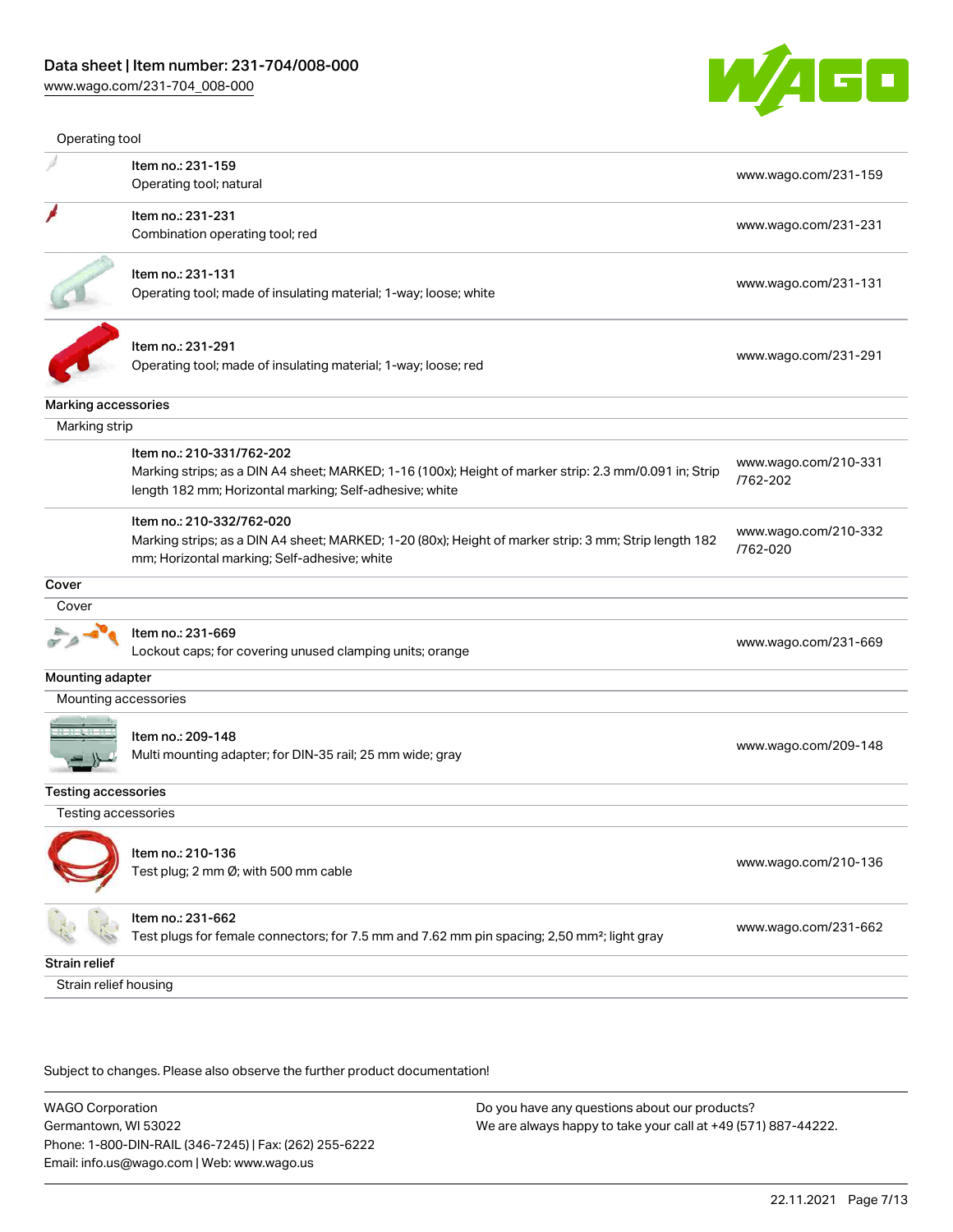

[www.wago.com/232-684](http://www.wago.com/232-684)



Item no.: 232-684 Strain relief housing; orange

Phone: 1-800-DIN-RAIL (346-7245) | Fax: (262) 255-6222

Email: info.us@wago.com | Web: www.wago.us

| Mounting                                        |                                                                                                                                                                                    |                                                                                                                |                      |
|-------------------------------------------------|------------------------------------------------------------------------------------------------------------------------------------------------------------------------------------|----------------------------------------------------------------------------------------------------------------|----------------------|
| Mounting accessories                            |                                                                                                                                                                                    |                                                                                                                |                      |
|                                                 | Item no.: 209-137<br>Mounting adapter; can be used as end stop; 6.5 mm wide; gray                                                                                                  |                                                                                                                | www.wago.com/209-137 |
| Ferrules                                        |                                                                                                                                                                                    |                                                                                                                |                      |
| Ferrule                                         |                                                                                                                                                                                    |                                                                                                                |                      |
|                                                 | Item no.: 216-101<br>Ferrule; Sleeve for 0.5 mm <sup>2</sup> / AWG 22; uninsulated; electro-tin plated; silver-colored                                                             |                                                                                                                | www.wago.com/216-101 |
|                                                 | Item no.: 216-104<br>Ferrule; Sleeve for 1.5 mm <sup>2</sup> / AWG 16; uninsulated; electro-tin plated; silver-colored                                                             |                                                                                                                | www.wago.com/216-104 |
|                                                 | Item no.: 216-106<br>Ferrule; Sleeve for 2.5 mm <sup>2</sup> / AWG 14; uninsulated; electro-tin plated; silver-colored                                                             |                                                                                                                | www.wago.com/216-106 |
|                                                 | Item no.: 216-102<br>Ferrule; Sleeve for 0.75 mm <sup>2</sup> / AWG 20; uninsulated; electro-tin plated; silver-colored                                                            |                                                                                                                | www.wago.com/216-102 |
|                                                 | Item no.: 216-103<br>Ferrule; Sleeve for 1 mm <sup>2</sup> / AWG 18; uninsulated; electro-tin plated                                                                               |                                                                                                                | www.wago.com/216-103 |
|                                                 | Item no.: 216-123<br>Ferrule; Sleeve for 1 mm <sup>2</sup> / AWG 18; uninsulated; electro-tin plated; silver-colored                                                               |                                                                                                                | www.wago.com/216-123 |
|                                                 | Item no.: 216-122<br>Ferrule; Sleeve for 0.75 mm <sup>2</sup> / AWG 20; uninsulated; electro-tin plated; silver-colored                                                            |                                                                                                                | www.wago.com/216-122 |
|                                                 | Item no.: 216-124<br>Ferrule; Sleeve for 1.5 mm <sup>2</sup> / AWG 16; uninsulated; electro-tin plated                                                                             |                                                                                                                | www.wago.com/216-124 |
|                                                 | Item no.: 216-142<br>Ferrule; Sleeve for 0.75 mm <sup>2</sup> / 18 AWG; uninsulated; electro-tin plated; electrolytic copper; gastight<br>crimped; acc. to DIN 46228, Part 1/08.92 |                                                                                                                | www.wago.com/216-142 |
|                                                 | Item no.: 216-132<br>Ferrule; Sleeve for 0.34 mm <sup>2</sup> / AWG 24; uninsulated; electro-tin plated                                                                            |                                                                                                                | www.wago.com/216-132 |
| ī.                                              | Item no.: 216-121<br>Ferrule; Sleeve for 0.5 mm <sup>2</sup> / AWG 22; uninsulated; electro-tin plated; silver-colored                                                             |                                                                                                                | www.wago.com/216-121 |
|                                                 | Item no.: 216-143<br>Ferrule; Sleeve for 1 mm <sup>2</sup> / AWG 18; uninsulated; electro-tin plated; electrolytic copper; gastight<br>crimped; acc. to DIN 46228, Part 1/08.92    |                                                                                                                | www.wago.com/216-143 |
|                                                 | Item no.: 216-131<br>Ferrule; Sleeve for 0.25 mm <sup>2</sup> / AWG 24; uninsulated; electro-tin plated; silver-colored                                                            |                                                                                                                | www.wago.com/216-131 |
|                                                 | Item no.: 216-141<br>Ferrule; Sleeve for 0.5 mm <sup>2</sup> / 20 AWG; uninsulated; electro-tin plated; electrolytic copper; gastight<br>crimped; acc. to DIN 46228, Part 1/08.92  |                                                                                                                | www.wago.com/216-141 |
|                                                 | Subject to changes. Please also observe the further product documentation!                                                                                                         |                                                                                                                |                      |
| <b>WAGO Corporation</b><br>Germantown, WI 53022 |                                                                                                                                                                                    | Do you have any questions about our products?<br>We are always happy to take your call at +49 (571) 887-44222. |                      |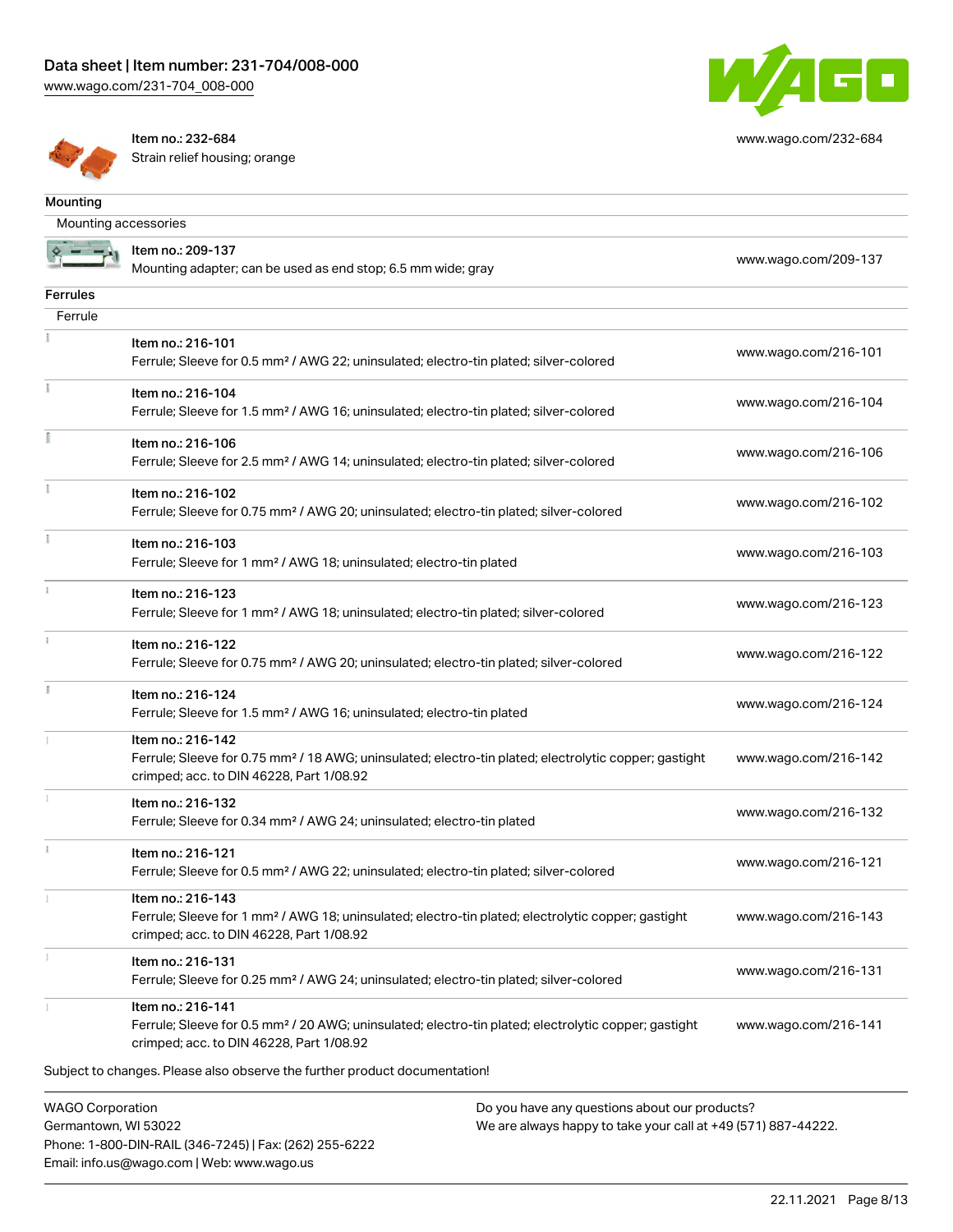## Data sheet | Item number: 231-704/008-000

[www.wago.com/231-704\\_008-000](http://www.wago.com/231-704_008-000)



|   | Item no.: 216-152<br>Ferrule; Sleeve for 0.34 mm <sup>2</sup> / AWG 24; uninsulated; electro-tin plated                                                                                                 | www.wago.com/216-152 |
|---|---------------------------------------------------------------------------------------------------------------------------------------------------------------------------------------------------------|----------------------|
|   | Item no.: 216-203<br>Ferrule; Sleeve for 1 mm <sup>2</sup> / AWG 18; insulated; electro-tin plated; red                                                                                                 | www.wago.com/216-203 |
|   | Item no.: 216-202<br>Ferrule; Sleeve for 0.75 mm <sup>2</sup> / 18 AWG; insulated; electro-tin plated; gray                                                                                             | www.wago.com/216-202 |
|   | Item no.: 216-151<br>Ferrule; Sleeve for 0.25 mm <sup>2</sup> / AWG 24; uninsulated; electro-tin plated                                                                                                 | www.wago.com/216-151 |
| Â | Item no.: 216-204<br>Ferrule; Sleeve for 1.5 mm <sup>2</sup> / AWG 16; insulated; electro-tin plated; black                                                                                             | www.wago.com/216-204 |
|   | Item no.: 216-144<br>Ferrule; Sleeve for 1.5 mm <sup>2</sup> / AWG 16; uninsulated; electro-tin plated; electrolytic copper; gastight<br>crimped; acc. to DIN 46228, Part 1/08.92; silver-colored       | www.wago.com/216-144 |
|   | Item no.: 216-201<br>Ferrule; Sleeve for 0.5 mm <sup>2</sup> / 20 AWG; insulated; electro-tin plated; white                                                                                             | www.wago.com/216-201 |
|   | Item no.: 216-223<br>Ferrule; Sleeve for 1 mm <sup>2</sup> / AWG 18; insulated; electro-tin plated; red                                                                                                 | www.wago.com/216-223 |
|   | Item no.: 216-241<br>Ferrule; Sleeve for 0.5 mm <sup>2</sup> / 20 AWG; insulated; electro-tin plated; electrolytic copper; gastight<br>crimped; acc. to DIN 46228, Part 4/09.90; white                  | www.wago.com/216-241 |
|   | Item no.: 216-242<br>Ferrule; Sleeve for 0.75 mm <sup>2</sup> / 18 AWG; insulated; electro-tin plated; electrolytic copper; gastight<br>crimped; acc. to DIN 46228, Part 4/09.90; gray                  | www.wago.com/216-242 |
|   | Item no.: 216-222<br>Ferrule; Sleeve for 0.75 mm <sup>2</sup> / 18 AWG; insulated; electro-tin plated; gray                                                                                             | www.wago.com/216-222 |
|   | Item no.: 216-221<br>Ferrule; Sleeve for 0.5 mm <sup>2</sup> / 20 AWG; insulated; electro-tin plated; white                                                                                             | www.wago.com/216-221 |
| Â | Item no.: 216-224<br>Ferrule; Sleeve for 1.5 mm <sup>2</sup> / AWG 16; insulated; electro-tin plated; black                                                                                             | www.wago.com/216-224 |
|   | Item no.: 216-243<br>Ferrule; Sleeve for 1 mm <sup>2</sup> / AWG 18; insulated; electro-tin plated; electrolytic copper; gastight crimped; www.wago.com/216-243<br>acc. to DIN 46228, Part 4/09.90; red |                      |
| Â | Item no.: 216-244<br>Ferrule; Sleeve for 1.5 mm <sup>2</sup> / AWG 16; insulated; electro-tin plated; electrolytic copper; gastight<br>crimped; acc. to DIN 46228, Part 4/09.90; black                  | www.wago.com/216-244 |
|   | Item no.: 216-263<br>Ferrule; Sleeve for 1 mm <sup>2</sup> / AWG 18; insulated; electro-tin plated; electrolytic copper; gastight crimped; www.wago.com/216-263<br>acc. to DIN 46228, Part 4/09.90; red |                      |
| 1 | Item no.: 216-264<br>Ferrule; Sleeve for 1.5 mm <sup>2</sup> / AWG 16; insulated; electro-tin plated; electrolytic copper; gastight                                                                     | www.wago.com/216-264 |

WAGO Corporation Germantown, WI 53022 Phone: 1-800-DIN-RAIL (346-7245) | Fax: (262) 255-6222 Email: info.us@wago.com | Web: www.wago.us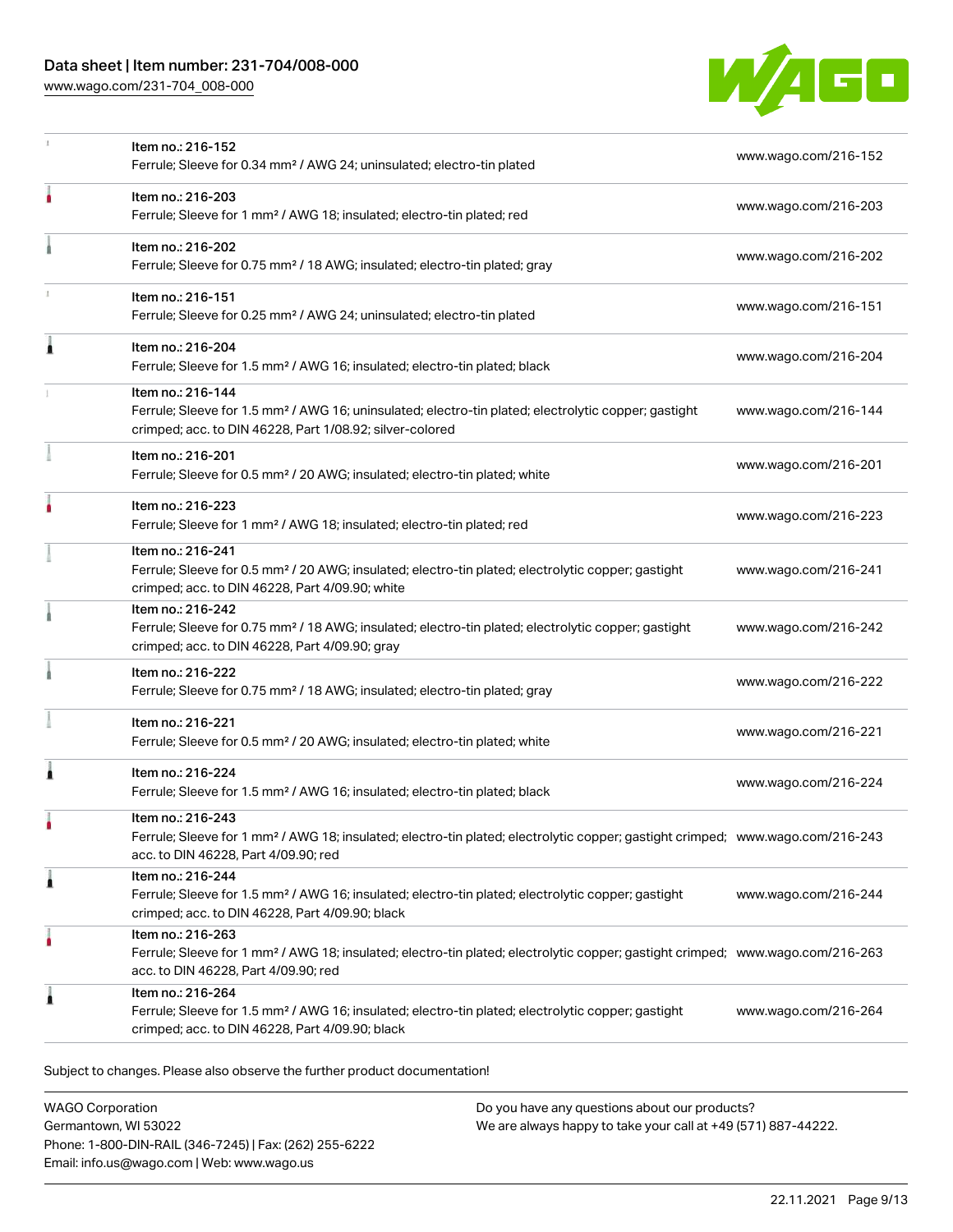

| Item no.: 216-284<br>1<br>Ferrule; Sleeve for 1.5 mm <sup>2</sup> / AWG 16; insulated; electro-tin plated; electrolytic copper; gastight<br>crimped; acc. to DIN 46228, Part 4/09.90; black |                                                                                                                        | www.wago.com/216-284 |               |                      |  |
|---------------------------------------------------------------------------------------------------------------------------------------------------------------------------------------------|------------------------------------------------------------------------------------------------------------------------|----------------------|---------------|----------------------|--|
| Item no.: 216-262<br>Ferrule; Sleeve for 0.75 mm <sup>2</sup> / 18 AWG; insulated; electro-tin plated; electrolytic copper; gastight<br>crimped; acc. to DIN 46228, Part 4/09.90; gray      |                                                                                                                        | www.wago.com/216-262 |               |                      |  |
|                                                                                                                                                                                             | Item no.: 216-301<br>Ferrule; Sleeve for 0.25 mm <sup>2</sup> / AWG 24; insulated; electro-tin plated; yellow          |                      |               | www.wago.com/216-301 |  |
|                                                                                                                                                                                             | Item no.: 216-321<br>Ferrule; Sleeve for 0.25 mm <sup>2</sup> / AWG 24; insulated; electro-tin plated; yellow          |                      |               | www.wago.com/216-321 |  |
| à                                                                                                                                                                                           | Item no.: 216-322<br>Ferrule; Sleeve for 0.34 mm <sup>2</sup> / 22 AWG; insulated; electro-tin plated; green           |                      |               | www.wago.com/216-322 |  |
|                                                                                                                                                                                             | Item no.: 216-302<br>Ferrule; Sleeve for 0.34 mm <sup>2</sup> / 22 AWG; insulated; electro-tin plated; light turquoise |                      |               | www.wago.com/216-302 |  |
| <b>Downloads</b>                                                                                                                                                                            |                                                                                                                        |                      |               |                      |  |
|                                                                                                                                                                                             | Documentation                                                                                                          |                      |               |                      |  |
|                                                                                                                                                                                             | <b>Additional Information</b>                                                                                          |                      |               |                      |  |
|                                                                                                                                                                                             | Technical explanations                                                                                                 | 2019 Apr 3           | pdf<br>2.0 MB | Download             |  |
| <b>CAD files</b>                                                                                                                                                                            |                                                                                                                        |                      |               |                      |  |
| CAD data                                                                                                                                                                                    |                                                                                                                        |                      |               |                      |  |
|                                                                                                                                                                                             | 2D/3D Models 231-704/008-000                                                                                           |                      | <b>URL</b>    | Download             |  |
| <b>CAE data</b>                                                                                                                                                                             |                                                                                                                        |                      |               |                      |  |
|                                                                                                                                                                                             | EPLAN Data Portal 231-704/008-000                                                                                      |                      | URL           | Download             |  |
|                                                                                                                                                                                             | ZUKEN Portal 231-704/008-000                                                                                           |                      | <b>URL</b>    | Download             |  |
|                                                                                                                                                                                             | EPLAN Data Portal 231-704/008-000                                                                                      |                      | <b>URL</b>    | Download             |  |
|                                                                                                                                                                                             | <b>Environmental Product Compliance</b>                                                                                |                      |               |                      |  |
|                                                                                                                                                                                             | <b>Compliance Search</b>                                                                                               |                      |               |                      |  |
|                                                                                                                                                                                             | Environmental Product Compliance 231-704/008-000                                                                       |                      | <b>URL</b>    | Download             |  |

Subject to changes. Please also observe the further product documentation!

WAGO Corporation Germantown, WI 53022 Phone: 1-800-DIN-RAIL (346-7245) | Fax: (262) 255-6222 Email: info.us@wago.com | Web: www.wago.us Do you have any questions about our products? We are always happy to take your call at +49 (571) 887-44222.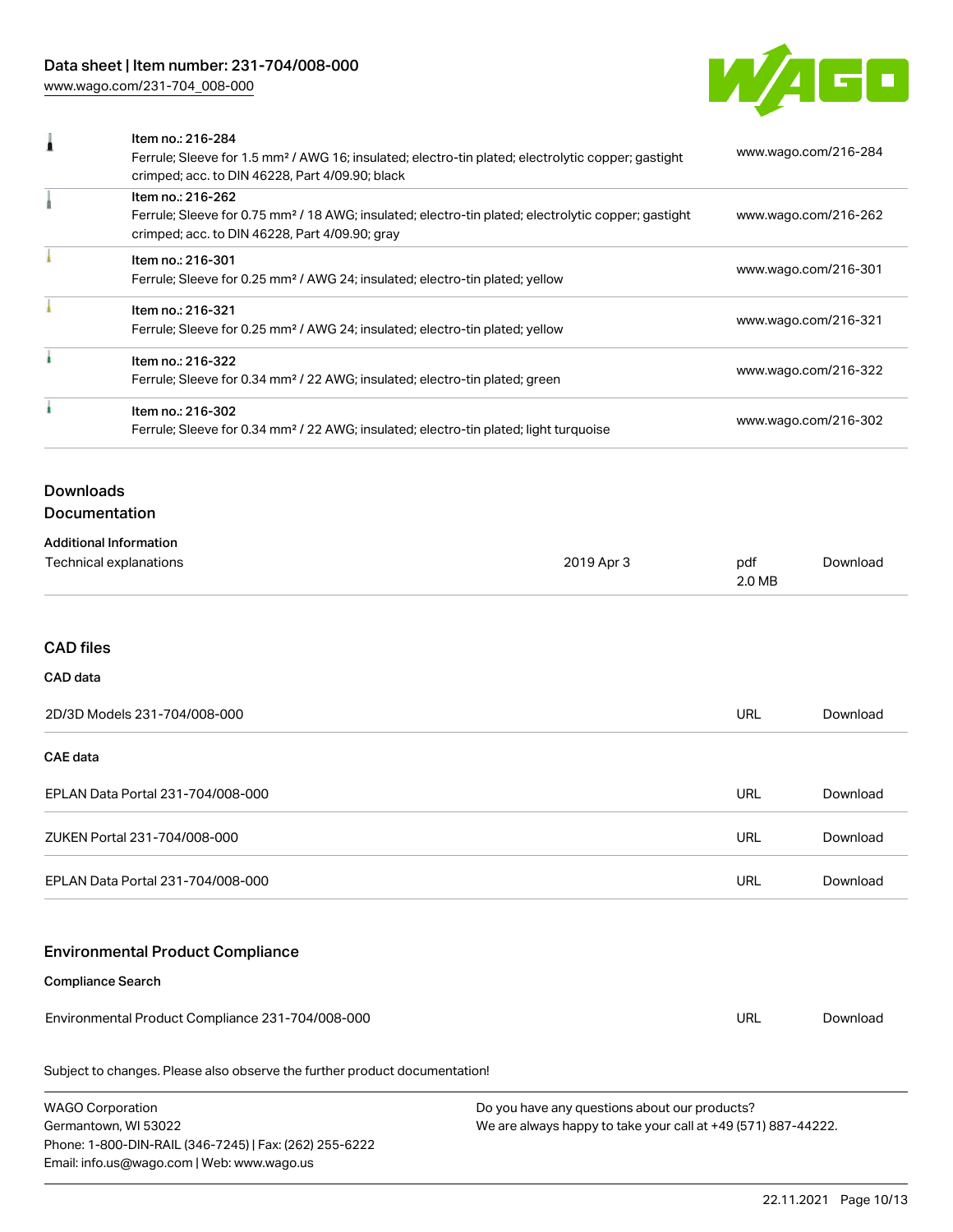

1-conductor female connector; CAGE CLAMP®; 2.5 mm²; Pin spacing 7.62 mm; 4 pole; Snap-in mounting feet; 2,50 mm²; orange

#### Installation Notes



Inserting a conductor via 3.5 mm screwdriver – CAGE CLAMP® actuation parallel to conductor entry.



Inserting a conductor via 3.5 mm screwdriver – CAGE CLAMP® actuation perpendicular to conductor entry.



Inserting a conductor into CAGE CLAMP® unit via operating lever (231-291).



Inserting a conductor via operating tool.

Subject to changes. Please also observe the further product documentation!

WAGO Corporation Germantown, WI 53022 Phone: 1-800-DIN-RAIL (346-7245) | Fax: (262) 255-6222 Email: info.us@wago.com | Web: www.wago.us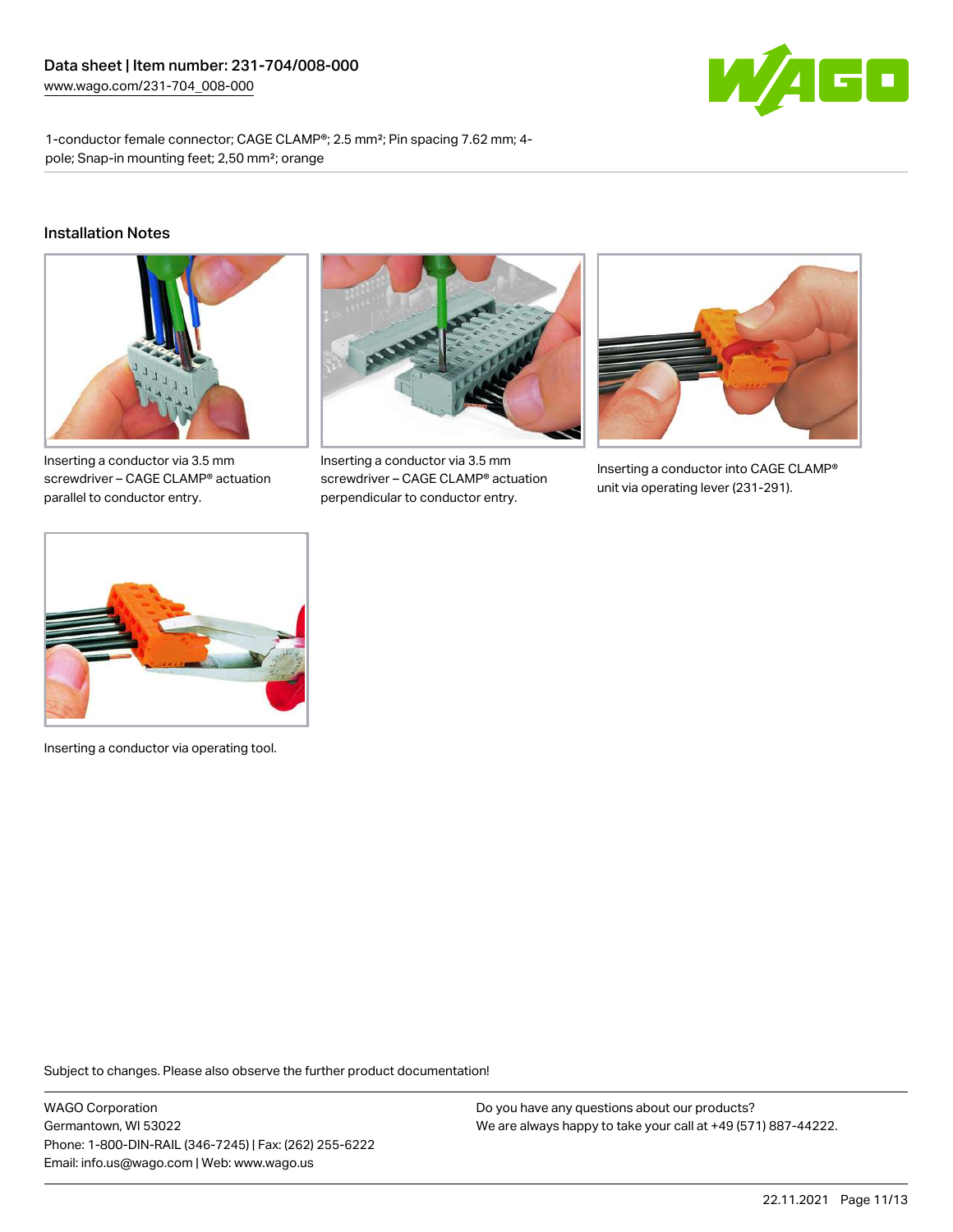



Coding a female connector by removing coding finger(s).



Testing – female connector with CAGE CLAMP®

Integrated test ports for testing perpendicular to conductor entry via 2 or 2.3 mm Ø test plug

#### Installation



Male connector with strain relief plate



Strain relief housing shown with a male connector equipped with CAGE CLAMP®

Subject to changes. Please also observe the further product documentation!

WAGO Corporation Germantown, WI 53022 Phone: 1-800-DIN-RAIL (346-7245) | Fax: (262) 255-6222 Email: info.us@wago.com | Web: www.wago.us